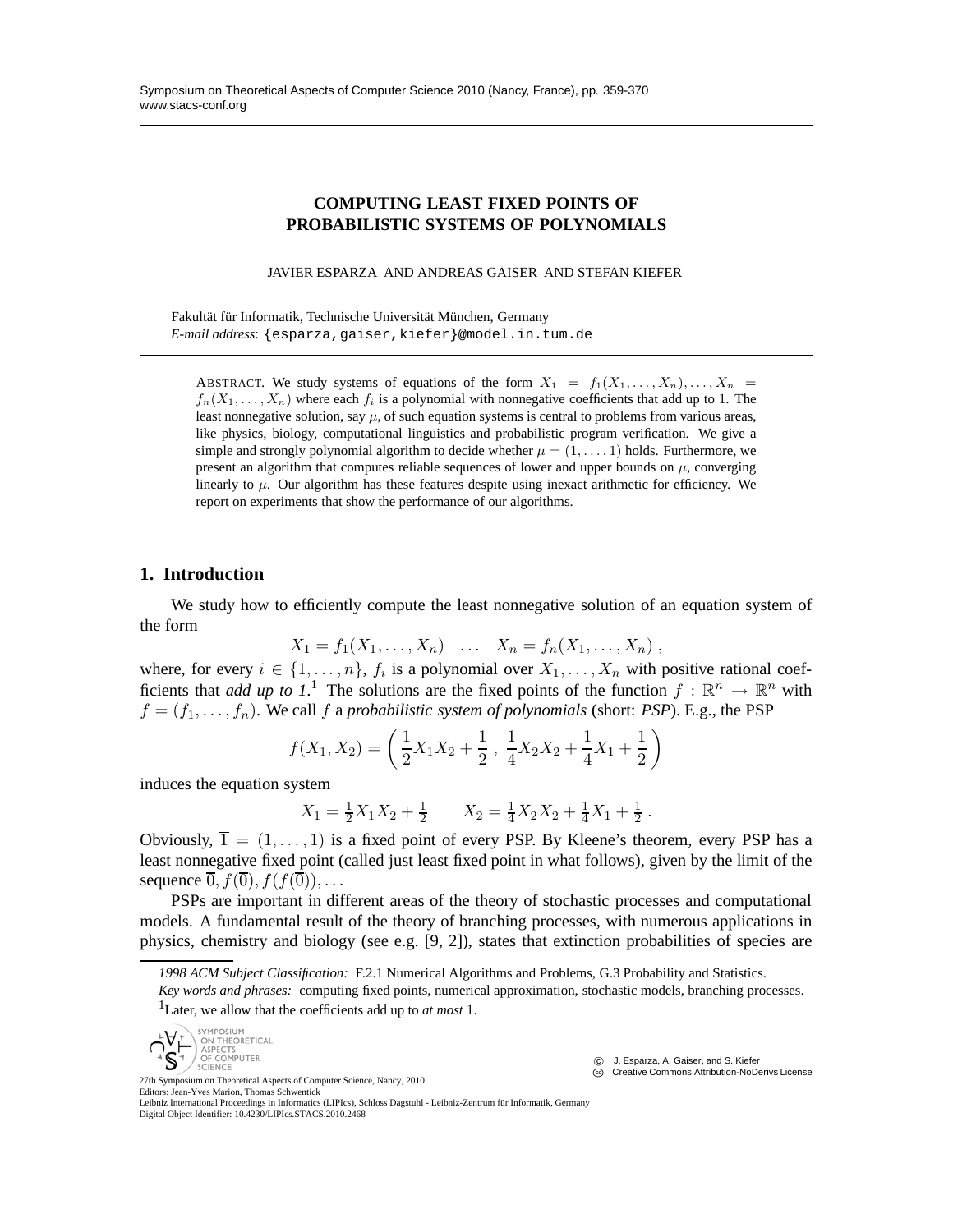equal to the least fixed point of a PSP. The same result has been recently shown for the probability of termination of certain probabilistic recursive programs [7, 6]. The consistency of stochastic context-free grammars, a problem of interest in statistical natural language processing, also reduces to checking whether the least fixed point of a PSP equals  $\overline{1}$  (see e.g. [11]).

Given a PSP f with least fixed point  $\mu_f$ , we study how to efficiently solve the following two problems: (1) decide whether  $\mu_f = \overline{1}$ , and (2) given a rational number  $\epsilon > 0$ , compute lb,  $\mathbf{u} \mathbf{b} \in \mathbb{Q}^n$ such that lb  $\leq \mu_f \leq$  ub and ub – lb  $\leq \bar{\epsilon}$  (where  $u \leq v$  for vectors  $u, v$  means  $\leq$  in all components). While the motivation for Problem (2) is clear (compute the probability of extinction with a given accuracy), the motivation for Problem (1) requires perhaps some explanation. In the case study of Section 4.3 we consider a family of PSPs, taken from [9], modelling the neutron branching process in a ball of radioactive material of radius  $D$  (the family is parameterized by  $D$ ). The least fixed point is the probability that a neutron produced through spontaneous fission *does not* generate an infinite "progeny" through successive collisions with atoms of the ball; loosely speaking, this is the probability that the neutron *does not* generate a chain reaction and the ball *does not* explode. Since the number of atoms in the ball is very large, spontaneous fission produces many neutrons per second, and so even if the probability that a given neutron produces a chain reaction is very small, the ball will explode with large probability in a very short time. It is therefore important to determine the largest radius  $D$  at which the probability of no chain reaction is still 1 (usually called the *critical radius*). An algorithm for Problem (1) allows to compute the critical radius using binary search. A similar situation appears in the analysis of parameterized probabilistic programs. In [7, 6] it is shown that the question whether a probabilistic program almost surely terminates can be reduced to Problem (1). Using binary search one can find the "critical" value of the parameter for which the program may not terminate any more.

Etessami and Yannakakis show in [7] that Problem (1) can be solved in polynomial time by a reduction to (exact) Linear Programming (LP), which is not known to be strongly polynomial. Our first result reduces Problem (1) to solving a system of linear equations, resulting in a strongly polynomial algorithm for Problem (1). The Maple library offers exact arithmetic solvers for LP and systems of linear equations, which we use to test the performance of our new algorithm. In the neutron branching process discussed above we obtain speed-ups of about one order of magnitude with respect to LP.

The second result of the paper is, to the best of our knowledge, the first practical algorithm for Problem (2). Lower bounds for  $\mu_f$  can be computed using Newton's method for approximating a root of the function  $f(\overline{X}) - \overline{X}$ . This has recently been investigated in detail [7, 10, 5]. However, Newton's method faces considerable numerical problems. Experiments show that naive use of exact arithmetic is inefficient, while floating-point computation leads to false results even for very small systems. For instance, the PReMo tool [12], which implements Newton's method with floatingpoint arithmetic for efficiency, reports  $\mu_f \geq 1$  for a PSP with only 7 variables and small coefficients, although  $\mu_f < \overline{1}$  is the case (see Section 3.1).

Our algorithm produces a sequence of guaranteed lower and upper bounds, both of which converge linearly to  $\mu_f$ . Linear convergence means that, loosely speaking, the number of accurate bits of the bound is a linear function of the position of the bound in the sequence. The algorithm is based on the following idea. Newton's method is an iterative procedure that, given a current lower bound Ib on  $\mu_f$ , applies a certain operator N to it, yielding a new, more precise lower bound  $\mathcal{N}$ (Ib). Instead of computing  $\mathcal{N}(\mathbf{lb})$  using exact arithmetic, our algorithm computes *two* consecutive Newton steps, i.e.,  $\mathcal{N}(\mathcal{N}(\mathbf{lb}))$ , using *inexact* arithmetic. Then it checks if the result satisfies a carefully chosen condition. If so, the result is taken as the next lower bound. If not, then the precision is increased, and the computation redone. The condition is eventually satisfied, assuming the results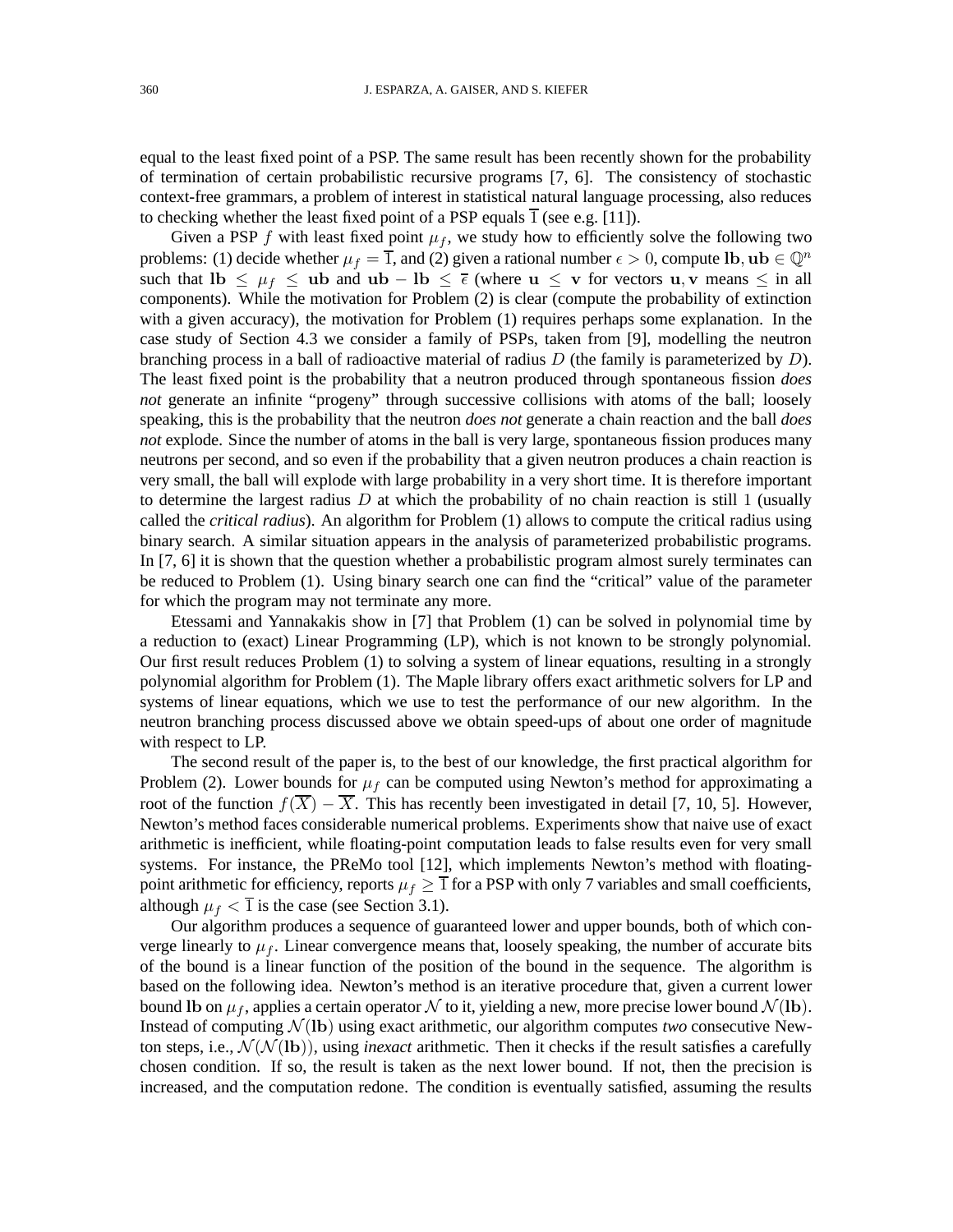of computing with increased precision converge to the exact result. Usually, the repeated inexact computation is much faster than the exact one. At the same time, a careful (and rather delicate) analysis shows that the sequence of lower bounds converges linearly to  $\mu_f$ .

Computing *upper* bounds is harder, and seemingly has not been considered in the literature before. Similarly to the case of lower bounds, we apply f twice to **ub**, i.e., we compute  $f(f(u**b**))$  with increasing precision until a condition holds. The sequence so obtained may not even converge to  $\mu_f$ . So we need to introduce a further operation, after which we can then prove linear convergence.

We test our algorithm on the neutron branching process. The time needed to obtain lower and upper bounds on the probability of no explosion with  $\epsilon = 0.0001$  lies below the time needed to check, using exact LP, whether this probability is 1 or smaller than one. That is, in this case study our algorithm is faster, and provides more information.

The rest of the paper is structured as follows. We give preliminary definitions and facts in Section 2. Sections 3 and 4 present our algorithms for solving Problems (1) and (2), and report on their performance on some case studies. Section 5 contains our conclusions. The full version of the paper, including all proofs, can be found in [4].

## **2. Preliminaries**

*Vectors and matrices.* We use bold letters for designating (column) vectors, e.g.  $v \in \mathbb{R}^n$ . We write  $\overline{s}$  with  $s \in \mathbb{R}$  for the vector  $(s, \ldots, s)^\top \in \mathbb{R}^n$  (where  $\overline{\top}$  indicates transpose), if the dimension n is clear from the context. The *i*-th component of  $v \in \mathbb{R}^n$  will be denoted by  $v_i$ . We write  $x = y$ (resp.  $\mathbf{x} \leq \mathbf{y}$  resp.  $\mathbf{x} \prec \mathbf{y}$ ) if  $\mathbf{x}_i = \mathbf{y}_i$  (resp.  $\mathbf{x}_i \leq \mathbf{y}_i$  resp.  $\mathbf{x}_i \prec \mathbf{y}_i$ ) holds for all  $i \in \{1, \ldots, n\}$ . By  $x < y$  we mean  $x \le y$  and  $x \ne y$ . By  $\mathbb{R}^{m \times n}$  we denote the set of real matrices with m rows and n columns. We write Id for the identity matrix. For a square matrix A, we denote by  $\rho(A)$ the *spectral radius* of A, i.e., the maximum of the absolute values of the eigenvalues. A matrix is *nonnegative* if all its entries are nonnegative. A nonnegative matrix  $A \in \mathbb{R}^{n \times n}$  is *irreducible* if for every  $k, l \in \{1, ..., n\}$  there exists an  $i \in \mathbb{N}$  so that  $(A^i)_{kl} \neq 0$ .

*Probabilistic Systems of Polynomials.* We investigate equation systems of the form

$$
X_1 = f_1(X_1, ..., X_n)
$$
 ...  $X_n = f_n(X_1, ..., X_n)$ ,

where the  $f_i$  are polynomials in the variables  $X_1, \ldots, X_n$  with positive real coefficients, and for every polynomial  $f_i$  the sum of its coefficients is *at most* 1. The vector  $f := (f_1, \ldots, f_n)^\top$  is called a *probabilistic system of polynomials* (PSP for short) and is identified with its induced function  $f: \mathbb{R}^n \to \mathbb{R}^n$ . If  $X_1, \ldots, X_n$  are the formal variables of f, we define  $\overline{X} := (X_1, \ldots, X_n)^\top$ and  $\text{Var}(f) := \{X_1, \ldots, X_n\}$ . We assume that f is represented as a list of polynomials, and each polynomial is a list of its monomials. If  $S \subseteq \{X_1, \ldots, X_n\}$ , then  $f_S$  denotes the result of removing the polynomial  $f_i(X_1,\ldots,X_n)$  from f for every  $x_i \notin S$ ; further, given  $\mathbf{x} \in \mathbb{R}^n$  and  $B \in \mathbb{R}^{n \times n}$ , we denote by  $x_S$  and  $B_{SS}$  the vector and the matrix obtained from x and B by removing the entries with indices i such that  $X_i \notin S$ . The coefficients are represented as fractions of positive integers. The *size* of f is the size of that representation. The *degree* of f is the maximum of the degrees of  $f_1, \ldots, f_n$ . PSPs of degree 0 (resp. 1 resp. >1) are called *constant* (resp. *linear* resp. *superlinear*). PSPs  $f$  where the degree of each  $f_i$  is at least 2 are called *purely superlinear*. We write  $f'$  for the *Jacobian* of f, i.e., the matrix of first partial derivatives of f.

Given a PSP f, a variable  $X_i$  *depends directly* on a variable  $X_j$  if  $X_j$  "occurs" in  $f_i$ , more formally if  $\frac{\partial f_i}{\partial X_j}$  is not the constant 0. A variable  $X_i$  *depends* on  $X_j$  if  $X_i$  depends directly on  $X_j$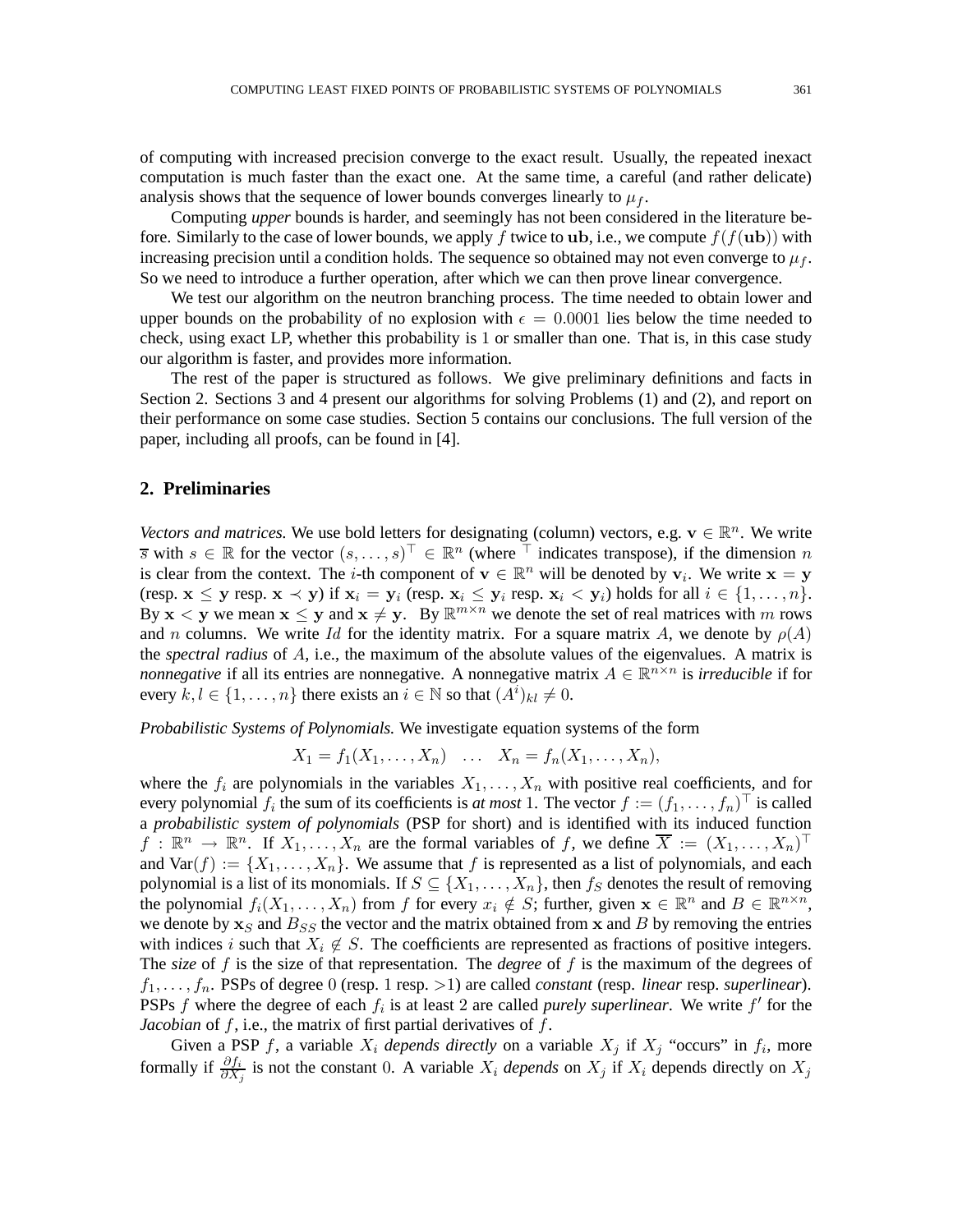or there is a variable  $X_k$  such that  $X_i$  depends directly on  $X_k$  and  $X_k$  depends on  $X_i$ . We often consider the *strongly connected components* (or SCCs for short) of the dependence relation. The SCCs of a PSP can be computed in linear time using e.g. Tarjan's algorithm. An SCC  $S$  of a PSP  $f$ is *constant* resp. *linear* resp. *superlinear* resp. *purely superlinear* if the PSP f has the respective property, where  $\hat{f}$  is obtained by restricting  $f$  to the S-components and replacing all variables not in S by the constant 1. A PSP is an *scPSP* if it is not constant and consists of only one SCC. Notice that a PSP f is an scPSP if and only if  $f'(\overline{1})$  is irreducible.

A fixed point of a PSP f is a vector  $x \ge 0$  with  $f(x) = x$ . By Kleene's theorem, there exists a least fixed point  $\mu_f$  of f, i.e.,  $\mu_f \leq x$  holds for every fixed point x. Moreover, the sequence  $\overline{0}, f(\overline{0}), f(f(\overline{0})), \dots$  converges to  $\mu_f$ . Vectors x with  $x \le f(x)$  (resp.  $x \ge f(x)$ ) are called *prefixed* (resp. *post-fixed*) points. Notice that the vector  $\overline{1}$  is always a post-fixed point of a PSP f, due to our assumption on the coefficients of a PSP. By Knaster-Tarski's theorem,  $\mu_f$  is the least postfixed point, so we always have  $\overline{0} \leq \mu_f \leq \overline{1}$ . It is easy to detect and remove all components i with  $(\mu_f)_i = 0$  by a simple round-robin method (see e.g. [5]), which needs linear time in the size of f. We therefore assume in the following that  $\mu_f \succ \overline{0}$ .

#### **3. An algorithm for consistency of PSPs**

Recall that for applications like the neutron branching process it is crucial to know exactly whether  $\mu_f = \overline{1}$  holds. We say a PSP f is *consistent* if  $\mu_f = \overline{1}$ ; otherwise it is *inconsistent*. Similarly, we call a component i consistent if  $(\mu_f)_i = 1$ . We present a new algorithm for the consistency problem, i.e., the problem to check a PSP for consistency.

It was proved in [7] that consistency is checkable in polynomial time by reduction to Linear Programming (LP). We first observe that consistency of general PSPs can be reduced to consistency of scPSPs by computing the DAG of SCCs, and checking consistency SCC-wise [7]: Take any bottom SCC S, and check the consistency of  $f_S$ . (Notice that  $f_S$  is either constant or an scPSP; if constant,  $f_S$  is consistent iff  $f_S = 1$ , if an scPSP, we can check its consistency by assumption.) If  $f_S$  is inconsistent, then so is f, and we are done. If  $f_S$  is consistent, then we remove every  $f_i$ from f such that  $x_i \in S$ , replace all variables of S in the remaining polynomials by the constant 1, and iterate (choose a new bottom SCC, etc.). Note that this algorithm processes each polynomial at most once, as every variable belongs to exactly one SCC.

It remains to reduce the consistency problem for scPSPs to LP. The first step is:

**Proposition 3.1.** [9, 7] *An scPSP f is consistent iff*  $\rho(f'(\overline{1})) \leq 1$  *(i.e., iff the spectral radius of* the Jacobi matrix  $f'$  evaluated at the vector  $\overline{1}$  is at most 1).

The second step consists of observing that the matrix  $f'(\overline{1})$  of an scPSP f is irreducible and nonnegative. It is shown in [7] that  $\rho(A) \leq 1$  holds for an irreducible and nonnegative matrix A iff the system of inequalities

$$
A\mathbf{x} \ge \mathbf{x} + \overline{1}, \mathbf{x} \ge \overline{0} \tag{3.1}
$$

is infeasible. However, no strongly polynomial algorithm for LP is known, and we are not aware that (3.1) falls within any subclass solvable in strongly polynomial time [8].

We provide a very simple, strongly polynomial time algorithm to check whether  $\rho(f'(\overline{1})) \leq 1$ holds. We need some results from Perron-Frobenius theory (see e.g. [3]).

**Lemma 3.2.** Let  $A \in \mathbb{R}^{n \times n}$  be nonnegative and irreducible.

- (1)  $\rho(A)$  *is a* simple *eigenvalue of* A.
- (2) *There exists an eigenvector*  $\mathbf{v} \succ \overline{0}$  *with*  $\rho(A)$  *as eigenvalue.*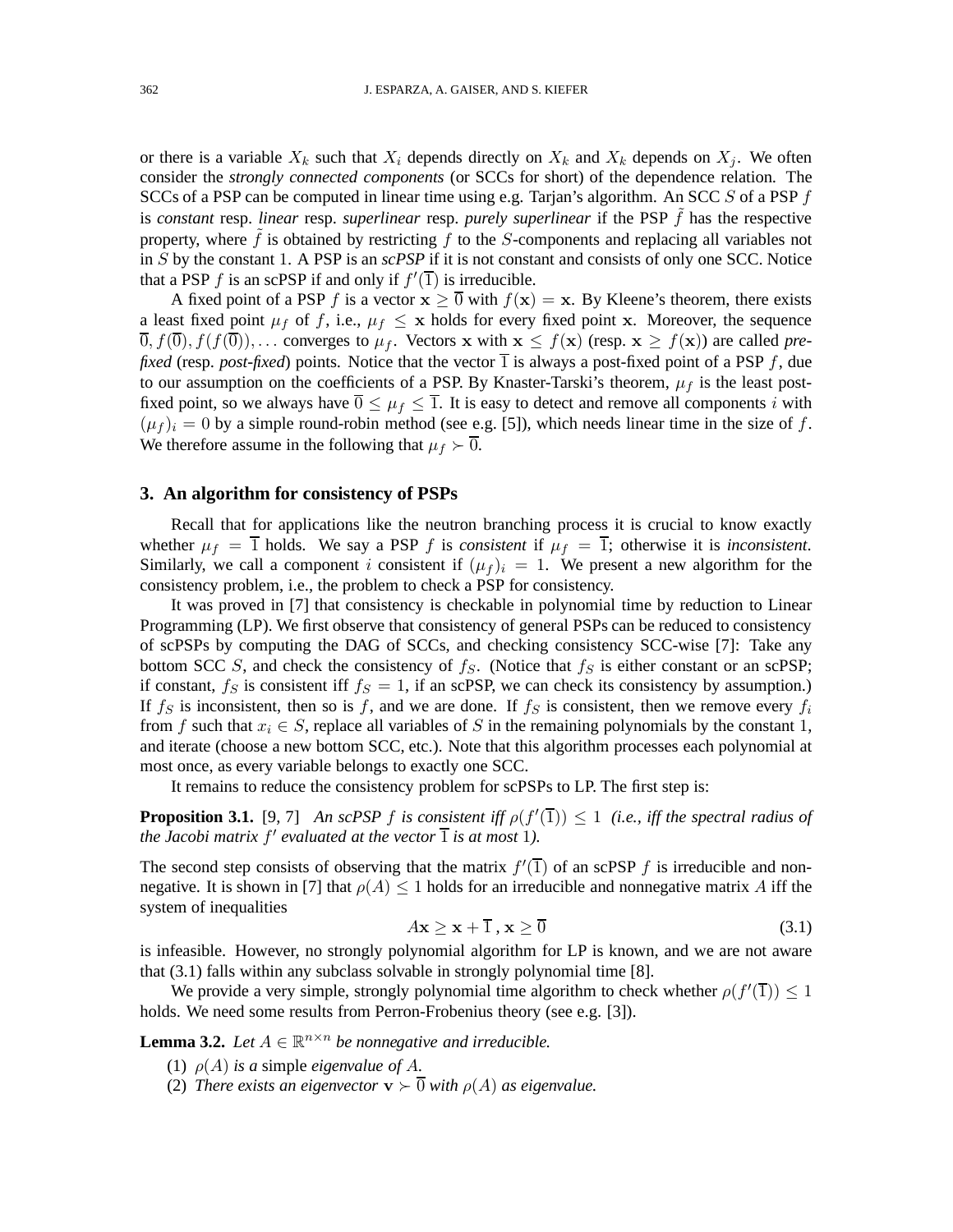- (3) *Every eigenvector*  $\mathbf{v} \succ \overline{0}$  *has*  $\rho(A)$  *as eigenvalue.*
- (4) *For all*  $\alpha, \beta \in \mathbb{R} \setminus \{0\}$  *and*  $\mathbf{v} > \overline{0}$ *: if*  $\alpha \mathbf{v} < A\mathbf{v} < \beta \mathbf{v}$ *, then*  $\alpha < \rho(A) < \beta$ *.*

The following lemma is the key to the algorithm:

**Lemma 3.3.** Let  $A \in \mathbb{R}^{n \times n}$  be nonnegative and irreducible.

- (a) Assume there is  $\mathbf{v} \in \mathbb{R}^n \setminus {\{\overline{0}\}}$  such that  $(Id A)\mathbf{v} = \overline{0}$ . Then  $\rho(A) \leq 1$  iff  $\mathbf{v} \succ \overline{0}$  or  $\mathbf{v} \prec \overline{0}$ .
- (b) Assume  $\mathbf{v} = \overline{0}$  is the only solution of  $(Id A)\mathbf{v} = \overline{0}$ . Then there exists a unique  $\mathbf{x} \in \mathbb{R}^n$ *such that*  $(Id - A)\mathbf{x} = \overline{1}$ *, and*  $\rho(A) \leq 1$  *iff*  $\mathbf{x} > \overline{1}$  *and*  $A\mathbf{x} < \mathbf{x}$ *.*

*Proof.*

(a) From  $(Id - A)\mathbf{v} = \overline{0}$  it follows  $A\mathbf{v} = \mathbf{v}$ . We see that v is an eigenvector of A with eigenvalue 1. So  $\rho(A) > 1$ .

 $(\Leftarrow)$ : As both v and  $-\mathbf{v}$  are eigenvectors of A with eigenvalue 1, we can assume w.l.o.g. that  $\mathbf{v} \succ \overline{0}$ . By Lemma 3.2(3),  $\rho(A)$  is the eigenvalue of v, and so  $\rho(A) = 1$ .

 $(\Rightarrow)$ : Since  $\rho(A) \leq 1$  and  $\rho(A) \geq 1$ , it follows that  $\rho(A) = 1$ . By Lemma 3.2(1) and (2), the eigenspace of the eigenvalue 1 is one-dimensional and contains a vector  $x \succ 0$ . So  $\mathbf{v} = \alpha \cdot \mathbf{x}$  for some  $\alpha \in \mathbb{R}, \alpha \neq 0$ . If  $\alpha > 0$ , we have  $\mathbf{v} \succ \overline{0}$ , otherwise  $\mathbf{v} \prec \overline{0}$ .

- (b) With the assumption and basic facts from linear algebra it follows that  $(Id A)$  has full rank and therefore  $(Id - A)x = \overline{1}$  has a unique solution x. We still have to prove the second part of the conjunction:
	- $(\Leftarrow)$ : Follows directly from Lemma 3.2(4).

 $(\Rightarrow)$ : Let  $\rho(A) \leq 1$ . Assume for a contradiction that  $\rho(A) = 1$ . Then, by Lemma 3.2(1), the matrix A would have an eigenvector  $\mathbf{v} \neq \overline{0}$  with eigenvalue 1, so  $(Id - A)\mathbf{v} = \overline{0}$ , contradicting the assumption. So we have, in fact,  $\rho(A) < 1$ . By standard matrix facts (see e.g. [3]), this implies that  $(Id - A)^{-1} = A^* = \sum_{i=0}^{\infty} A^i$  exists, and so we have  $\mathbf{x} = (Id - A)^{-1}\overline{1} = A^*\overline{1} \geq \overline{1}$ . Furthermore,  $A\mathbf{x} = \sum_{i=1}^{\infty} \overline{A^{i}\overline{1}} < \sum_{i=0}^{\infty} A^{i}\overline{1} = \mathbf{x}$ .

In order to check whether  $\rho(A) \leq 1$ , we first solve the system  $(Id - A)\mathbf{v} = \overline{0}$  using Gaussian elimination. If we find a vector  $\mathbf{v} \neq \overline{0}$  such that  $(Id - A)\mathbf{v} = \overline{0}$ , we apply Lemma 3.3(a). If  $\mathbf{v} = \overline{0}$  is the only solution of  $(Id - A)\mathbf{v} = \overline{0}$ , we solve  $(Id - A)\mathbf{v} = \overline{1}$  using Gaussian elimination again, and apply Lemma 3.3(b). Since Gaussian elimination of a rational  $n$ -dimensional linear equation system can be carried out in strongly polynomial time using  $O(n^3)$  arithmetic operations (see e.g. [8]), we obtain:

**Proposition 3.4.** Given a nonnegative irreducible matrix  $A \in \mathbb{R}^{n \times n}$ , one can decide in strongly *polynomial time, using*  $O(n^3)$  *arithmetic operations, whether*  $\rho(A) \leq 1$ *.* 

Combining Propositions 3.1 and 3.4 directly yields an algorithm for checking the consistency of scPSPs. Extending it to multiple SCCs as above, we get:

**Theorem 3.5.** Let  $f(X_1, \ldots, X_n)$  be a PSP. There is a strongly polynomial time algorithm that uses  $O(n^3)$  arithmetic operations and determines the consistency of f.

#### **3.1. Case study: A family of "almost consistent" PSPs**

In this section, we illustrate some issues faced by algorithms that solve the consistency problem. Consider the following family  $h^{(n)}$  of scPSPs,  $n \geq 2$ :

$$
h^{(n)} = (0.5X_1^2 + 0.1X_n^2 + 0.4, 0.01X_1^2 + 0.5X_2 + 0.49, \dots, 0.01X_{n-1}^2 + 0.5X_n + 0.49)^{\top}
$$

.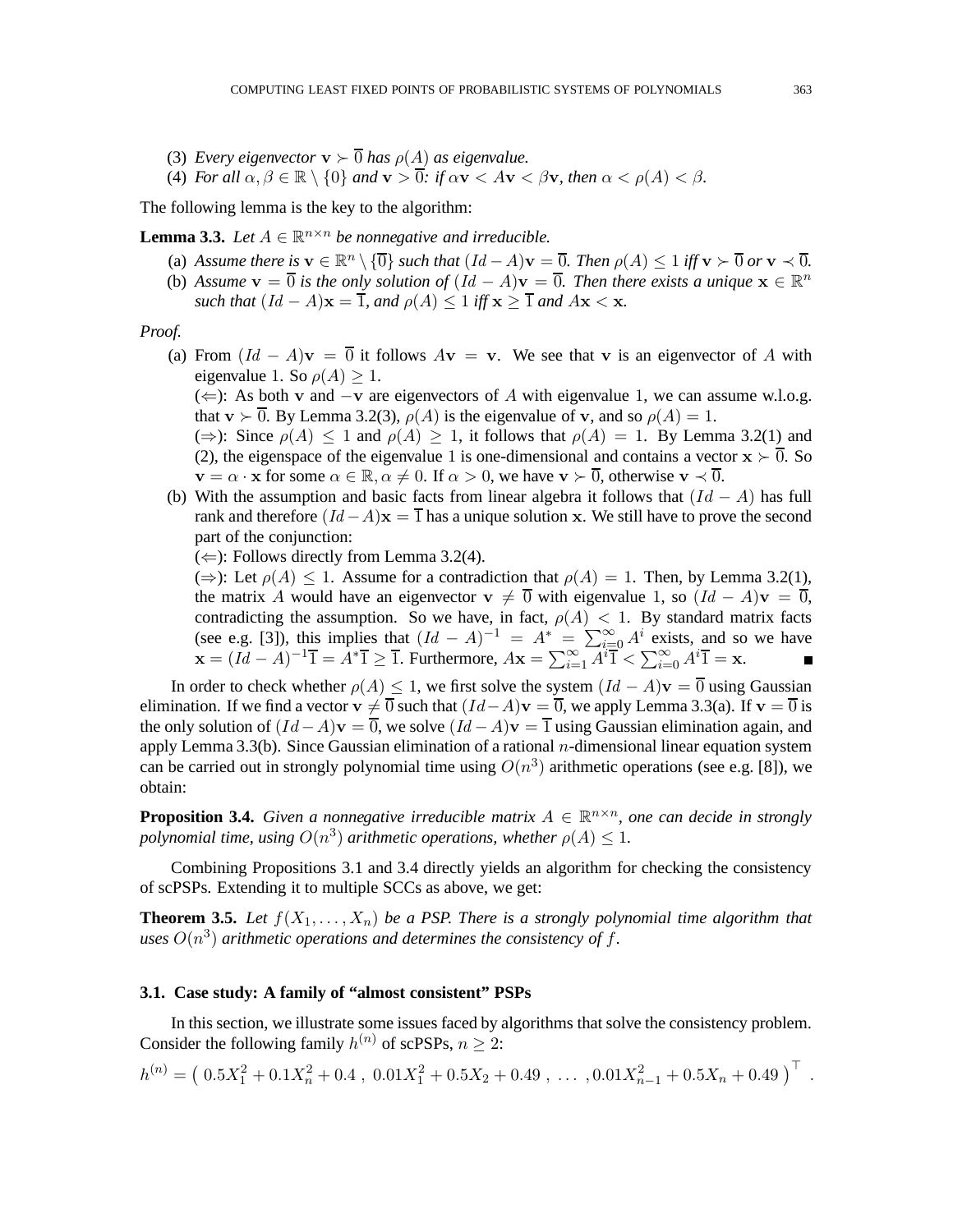|                                                                                 |  |  | $n = 25$   $n = 100$   $n = 200$   $n = 400$   $n = 600$   $n = 1000$ |
|---------------------------------------------------------------------------------|--|--|-----------------------------------------------------------------------|
| Exact LP $ < 1$ sec $ $ 2 sec $ $ 8 sec $ $ 67 sec $ $ 208 sec $ $ > 2h         |  |  |                                                                       |
| Our algorithm $ $ < 1 sec $ $ < 1 sec $ $ 1 sec $ $ 4 sec $ $ 10 sec $ $ 29 sec |  |  |                                                                       |

Table 1: Consistency checks for  $h^{(n)}$ -systems: Runtimes of different approaches.

It is not hard to show that  $h^{(n)}(\mathbf{p}) \prec \mathbf{p}$  holds for  $\mathbf{p} = (1 - 0.02^n, \dots, 1 - 0.02^{2n-1})^{\top}$ , so we have  $\mu_{h^{(n)}} \prec \overline{1}$  by Proposition 4.4, i.e., the  $h^{(n)}$  are inconsistent.

The tool PReMo [12] relies on Java's floating-point arithmetic to compute approximations of the least fixed point of a PSP. We invoked PReMo for computing approximants of  $\mu_{h^{(n)}}$  for different values of n between 5 and 100. Due to its fixed precision, PReMo's approximations for  $\mu_{h(n)}$  are  $\geq 1$  in all components if  $n \geq 7$ . This might lead to the wrong conclusion that  $h^{(n)}$  is consistent.

Recall that the consistency problem can be solved by checking the feasibility of the system (3.1) with  $A = f'(\overline{1})$ . We checked it with lp\_solve, a well-known LP tool using hardware floating-point arithmetic. The tool wrongly states that (3.1) has no solution for  $h^{(n)}$ -systems with  $n > 10$ . This is due to the fact that the solutions cannot be represented adequately using machine number precision.<sup>2</sup> Finally, we also checked feasibility with Maple's Simplex package, which uses exact arithmetic, and compared its performance with the implementation, also in Maple, of our consistency algorithm. Table 1 shows the results. Our algorithm clearly outperforms the LP approach. For more experiments see Section 4.3.

# **4. Approximating**  $\mu_f$  with inexact arithmetic

It is shown in [7] that  $\mu_f$  may not be representable by roots, so one can only approximate  $\mu_f$ . In this section we present an algorithm that computes two sequences,  $(\mathbf{lb}^{(i)})_i$  and  $(\mathbf{ub}^{(i)})_i$ , such that  $\mathbf{lb}^{(i)} \leq \mu_f \leq \mathbf{ub}^{(i)}$  and  $\lim_{i \to \infty} \mathbf{ub}^{(i)} - \mathbf{lb}^{(i)} = \overline{0}$ . In words:  $\mathbf{lb}^{(i)}$  and  $\mathbf{ub}^{(i)}$  are lower and upper bounds on  $\mu_f$ , respectively, and the sequences converge to  $\mu_f$ . Moreover, they converge linearly, meaning that the *number of accurate bits* of  $\mathbf{lb}^{(i)}$  and  $\mathbf{ub}^{(i)}$  are linear functions of i. (The number of accurate bits of a vector x is defined as the greatest number k such that  $|(\mu_f - \mathbf{x})_j|/|(\mu_f)_j| \leq 2^{-k}$ holds for all  $j \in \{1, \ldots, n\}$ .) These properties are guaranteed even though our algorithm uses inexact arithmetic: Our algorithm detects numerical problems due to rounding errors, recovers from them, and increases the precision of the arithmetic as needed. Increasing the precision dynamically is, e.g., supported by the GMP library [1].

Let us make precise what we mean by increasing the precision. Consider an elementary operation g, like multiplication, subtraction, etc., that operates on two input numbers x and y. We can *compute*  $g(x, y)$  *with increasing precision* if there is a procedure that on input x, y outputs a sequence  $g^{(1)}(x,y), g^{(2)}(x,y), \ldots$  that converges to  $g(x,y)$ . Note that there are no requirements on the convergence speed of this procedure  $-$  in particular, we do not require that there is an i with  $g^{(i)}(x, y) = g(x, y)$ . This procedure, which we assume exists, allows to implement *floating assignments* of the form

## $z \leftrightarrow g(x, y)$  such that  $\phi(z)$

with the following semantics: z is assigned the value  $g^{(i)}(x, y)$ , where  $i \ge 1$  is the smallest index such that  $\phi(g^{(i)}(x, y))$  holds. We say that the assignment is *valid* if  $\phi(g(x, y))$  holds and  $\phi$  involves

<sup>&</sup>lt;sup>2</sup>The mentioned problems of PReMo and lp\_solve are not due to the fact that the coefficients of  $h^{(n)}$  cannot be properly represented using basis 2: The problems persist if one replaces the coefficients of  $h^{(n)}$  by similar numbers exactly representable by machine numbers.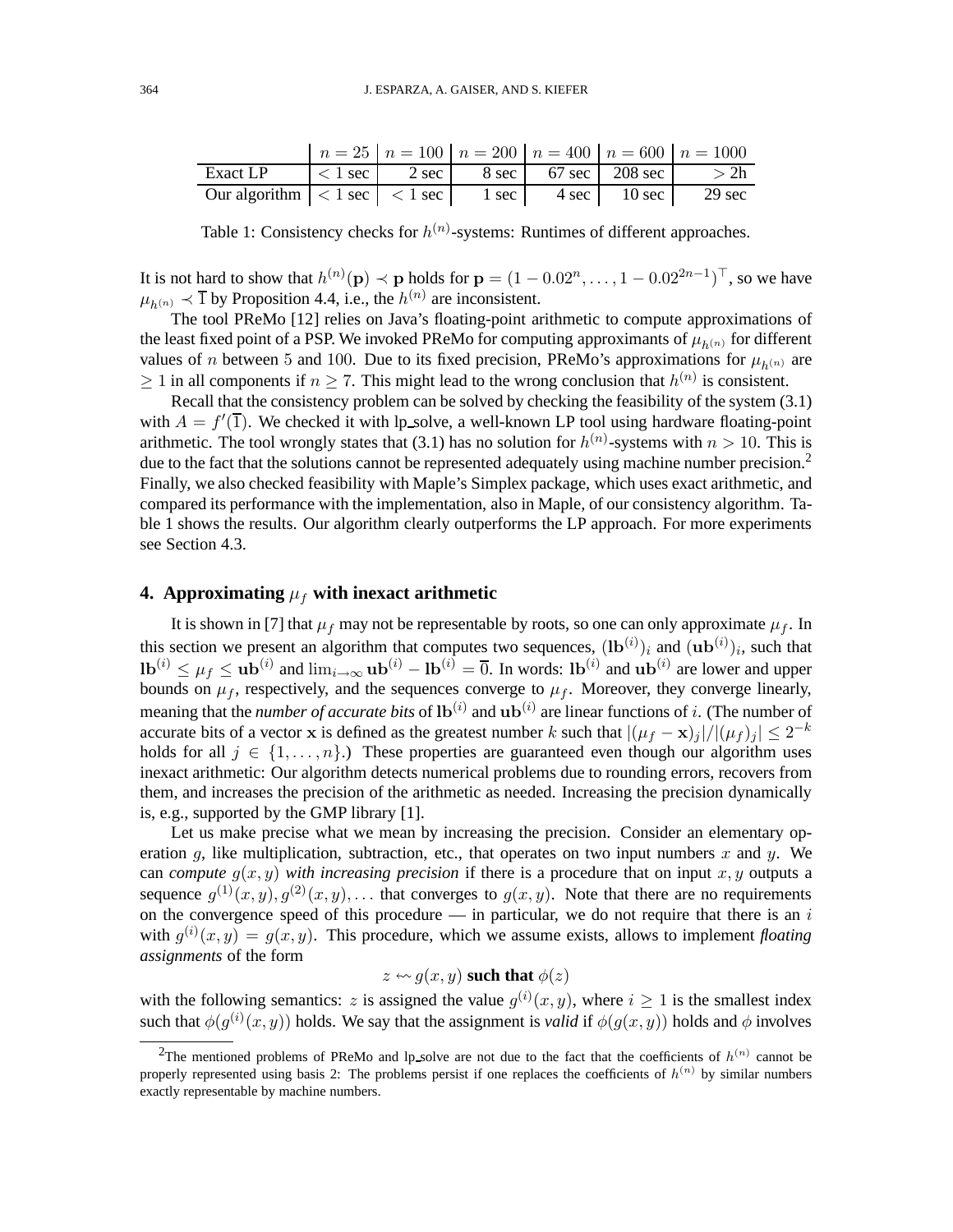only continuous functions and strict inequalities. Our assumption on the arithmetic guarantees that (the computation underlying) a valid floating assignment terminates. As "syntactic sugar", more complex operations (e.g., linear equation solving) are also allowed in floating assignments, because they can be decomposed into elementary operations.

We feel that any implementation of arbitrary precision arithmetic should satisfy our requirement that the computed values converge to the exact result. For instance, the documentation of the GMP library [1] states: "Each function is defined to calculate with 'infinite precision' followed by a truncation to the destination precision, but of course the work done is only what's needed to determine a result under that definition."

To approximate the least fixed point of a PSP, we first transform it into a certain normal form. A purely superlinear PSP f is called *perfectly superlinear* if every variable depends directly on itself and every superlinear SCC is purely superlinear. The following proposition states that any PSP  $f$ can be made perfectly superlinear.

**Proposition 4.1.** Let f be a PSP of size s. We can compute in time  $O(n \cdot s)$  a perfectly superlinear *PSP*  $\tilde{f}$  *with*  $Var(\tilde{f}) = Var(f) \cup {\tilde{X}}$  *of size*  $O(n \cdot s)$  *such that*  $\mu_f = (\mu_{\tilde{f}})_{Var(f)}$ *.* 

#### **4.1. The algorithm**

The algorithm receives as input a perfectly superlinear PSP f and an error bound  $\epsilon > 0$ , and returns vectors lb, ub such that lb  $\leq \mu_f \leq$  ub and ub – lb  $\leq \bar{\epsilon}$ . A first initialization step requires to compute a vector x with  $\overline{0} \prec x \prec f(x)$ , i.e., a "strict" pre-fixed point. This is done in Section 4.1.1. The algorithm itself is described in Section 4.1.2.

4.1.1. *Computing a strict pre-fixed point.* Algorithm 1 computes a strict pre-fixed point:

```
Algorithm 1: Procedure computeStrictPrefix
```
**Input**: perfectly superlinear PSP f **Output:** x with  $\overline{0} \prec x \prec f(x) \prec \overline{1}$  $\mathbf{x} \leftarrow \overline{0}$ ; **while**  $\overline{0} \nless x$  **do**  $Z \leftarrow \{i \mid 1 \leq i \leq n, f_i(\mathbf{x}) = 0\};$  $P \leftarrow \{i \mid 1 \leq i \leq n, f_i(\mathbf{x}) > 0\};$  $y_Z \leftarrow \overline{0};$  $\mathbf{y}_P \rightsquigarrow f_P(\mathbf{x})$  such that  $\overline{0} \prec \mathbf{y}_P \prec f_P(\mathbf{y}) \prec \overline{1}$ ;  $\mathbf{x} \leftarrow \mathbf{y}$ ;

**Proposition 4.2.** *Algorithm 1 is correct and terminates after at most* n *iterations.*

The reader may wonder why Algorithm 1 uses a floating assignment  $y_P \leftarrow f_P(x)$ , given that it must also perform exact comparisons to obtain the sets  $Z$  and  $P$  and to decide exactly whether  $y_P \prec f_P(y)$  holds in the **such that** clause of the floating assignment. The reason is that, while we perform such operations exactly, we do not want to use the *result* of exact computations as input for other computations, as this easily leads to an explosion in the required precision. For instance, the size of the exact result of  $f_P(y)$  may be larger than the size of y, while an approximation of smaller size may already satisfy the **such that** clause. In order to emphasize this, we *never* store the result of an exact numerical computation in a variable.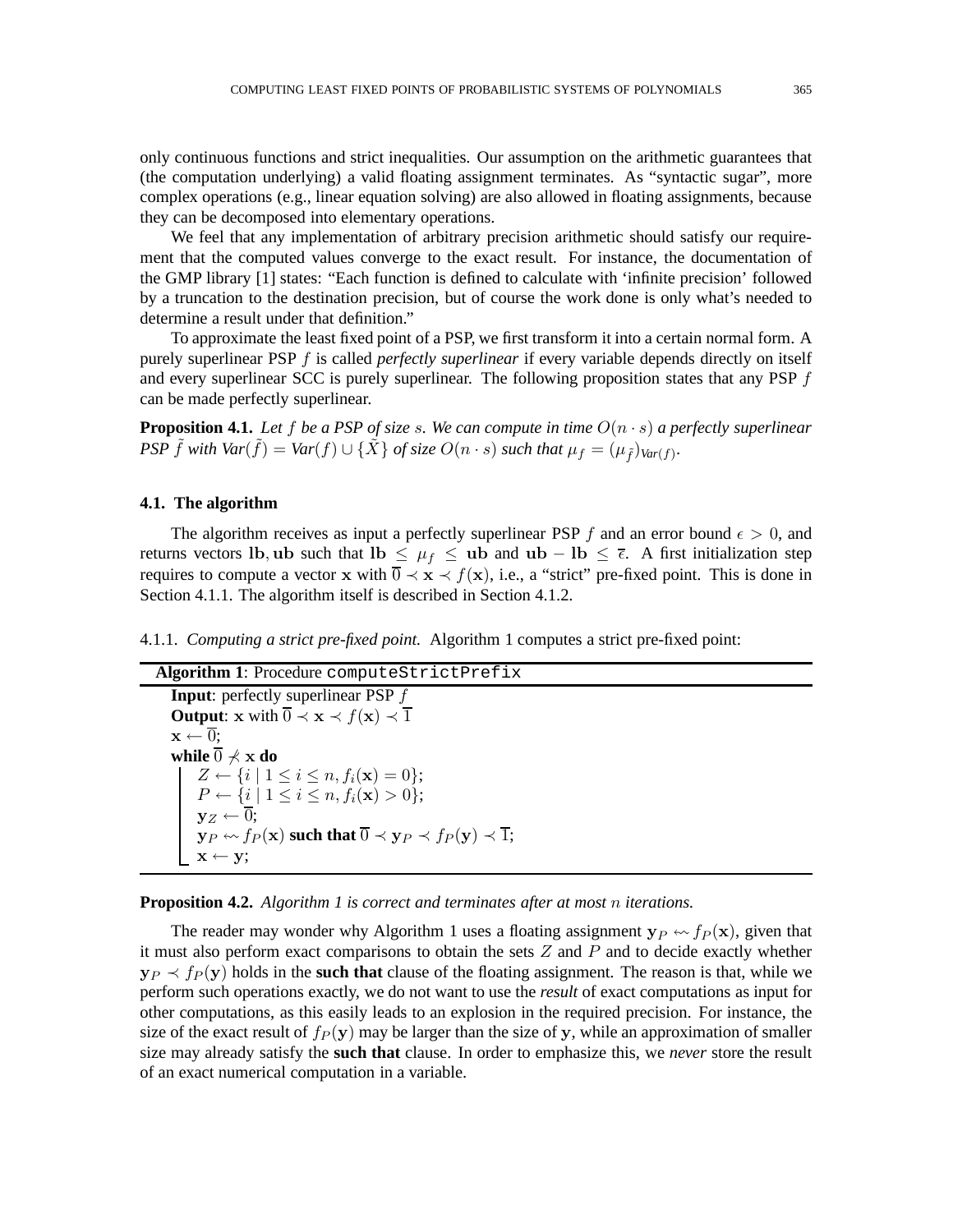4.1.2. *Computing lower and upper bounds.* Algorithm 1 uses Kleene iteration  $\overline{0}$ ,  $f(\overline{0})$ ,  $f(f(\overline{0}))$ , ... to compute a strict pre-fixed point. One could, in principle, use the same scheme to compute lower bounds of  $\mu_f$ , as this sequence converges to  $\mu_f$  from below by Kleene's theorem. However, convergence of Kleene iteration is generally slow. It is shown in [7] that for the 1-dimensional PSP  $f$  with  $f(X) = 0.5X^2 + 0.5$  we have  $\mu_f = 1$ , and the *i*-th Kleene approximant  $\kappa^{(i)}$  satisfies  $\kappa^{(i)} \leq 1 - \frac{1}{i}$ . Hence, Kleene iteration may converge only logarithmically, i.e., the number of accurate bits is a logarithmic function of the number of iterations.

In [7] it was suggested to use Newton's method for faster convergence. In order to see how Newton's method can be used, observe that instead of computing  $\mu_f$ , one can equivalently compute the least nonnegative zero of  $f(\overline{X}) - \overline{X}$ . Given an approximant x of  $\mu_f$ , Newton's method first computes  $g^{(\mathbf{x})}(\overline{X})$ , the first-order linearization of f at the point x:

$$
g^{(\mathbf{x})}(\overline{X}) = f(\mathbf{x}) + f'(\mathbf{x})(\overline{X} - \mathbf{x})
$$

The next Newton approximant y is obtained by solving  $\overline{X} = g^{(x)}(\overline{X})$ , i.e.,

$$
\mathbf{y} = \mathbf{x} + (Id - f'(\mathbf{x}))^{-1}(f(\mathbf{x}) - \mathbf{x}).
$$

We write  $\mathcal{N}_f(\mathbf{x}) := \mathbf{x} + (Id - f'(\mathbf{x}))^{-1}(f(\mathbf{x}) - \mathbf{x})$ , and usually drop the subscript of  $\mathcal{N}_f$ . If  $\nu^{(0)} \leq \mu_f$  is any pre-fixed point of f, for instance  $\nu^{(0)} = \overline{0}$ , we can define a *Newton sequence*  $(\boldsymbol{\nu}^{(i)})_i$  by setting  $\boldsymbol{\nu}^{(i+1)} = \mathcal{N}(\boldsymbol{\nu}^{(i)})$  for  $i \geq 0$ . It has been shown in [7, 10, 5] that Newton sequences converge at least linearly to  $\mu_f$ . Moreover, we have  $\overline{0} \le \nu^{(i)} \le f(\nu^{(i)}) \le \mu_f$  for all *i*.

These facts were shown only for Newton sequences that are computed exactly, i.e., without rounding errors. Unfortunately, Newton approximants are hard to compute exactly: Since each iteration requires to solve a linear equation system whose coefficients depend on the results of the previous iteration, the size of the Newton approximants easily explodes. Therefore, we wish to use inexact arithmetic, but without losing the good properties of Newton's method (reliable lower bounds, linear convergence).

Algorithm 2 accomplishes these goals, and additionally computes post-fixed points ub of  $f$ , which are upper bounds on  $\mu_f$ . Let us describe the algorithm in some detail. The lower bounds are stored in the variable lb. The first value of lb is not simply  $\overline{0}$ , but is computed by computeStrictPrefix $(f)$ , in order to guarantee the validity of the following floating assignments. We use Newton's method for improving the lower bounds because it converges fast (at least linearly) when performed exactly. In each iteration of the algorithm, *two* Newton steps are performed using inexact arithmetic. The intention is that two inexact Newton steps should improve the lower bound at least as much as one exact Newton step. While this may sound like a vague hope for small rounding errors, it can be rigorously proved thanks to the **such that** clause of the floating assignment in line 4. The proof involves two steps. The first step is to prove that  $\mathcal{N}(\mathcal{N}(\mathbf{lb}))$  is a (strict) post-fixed point of the function  $g(\overline{X}) = f(\mathbf{lb}) + f'(\mathbf{lb})(\overline{X} - \mathbf{lb})$ , i.e.,  $\mathcal{N}(\mathcal{N}(\mathbf{lb}))$  satisfies the first inequality in the **such that** clause. For the second step, recall that  $\mathcal{N}$ (Ib) is the least fixed point of g. By Knaster-Tarski's theorem,  $\mathcal{N}(\mathbf{lb})$  is actually the least post-fixed point of g. So, our value x, the inexact version of  $\mathcal{N}(\mathcal{N}(lb))$ , satisfies  $x \geq \mathcal{N}(lb)$ , and hence two inexact Newton steps are in fact at least as "fast" as one exact Newton step. Thus, the Ib converge linearly to  $\mu_f$ .

The upper bounds ub are post-fixed points, i.e.,  $f(\mathbf{ub}) \leq \mathbf{ub}$  is an invariant of the algorithm. The algorithm computes the sets  $Z$  and  $P$  so that inexact arithmetic is only applied to the components i with  $f_i(\mathbf{ub}) < 1$ . In the P-components, the function f is applied to ub in order to improve the upper bound. In fact, f is applied twice in line 9, analogously to applying  $N$  twice in line 4. Here, the **such that** clause makes sure that the progress towards  $\mu_f$  is at least as fast as the progress of one exact application of f would be. One can show that this leads to linear convergence to  $\mu_f$ .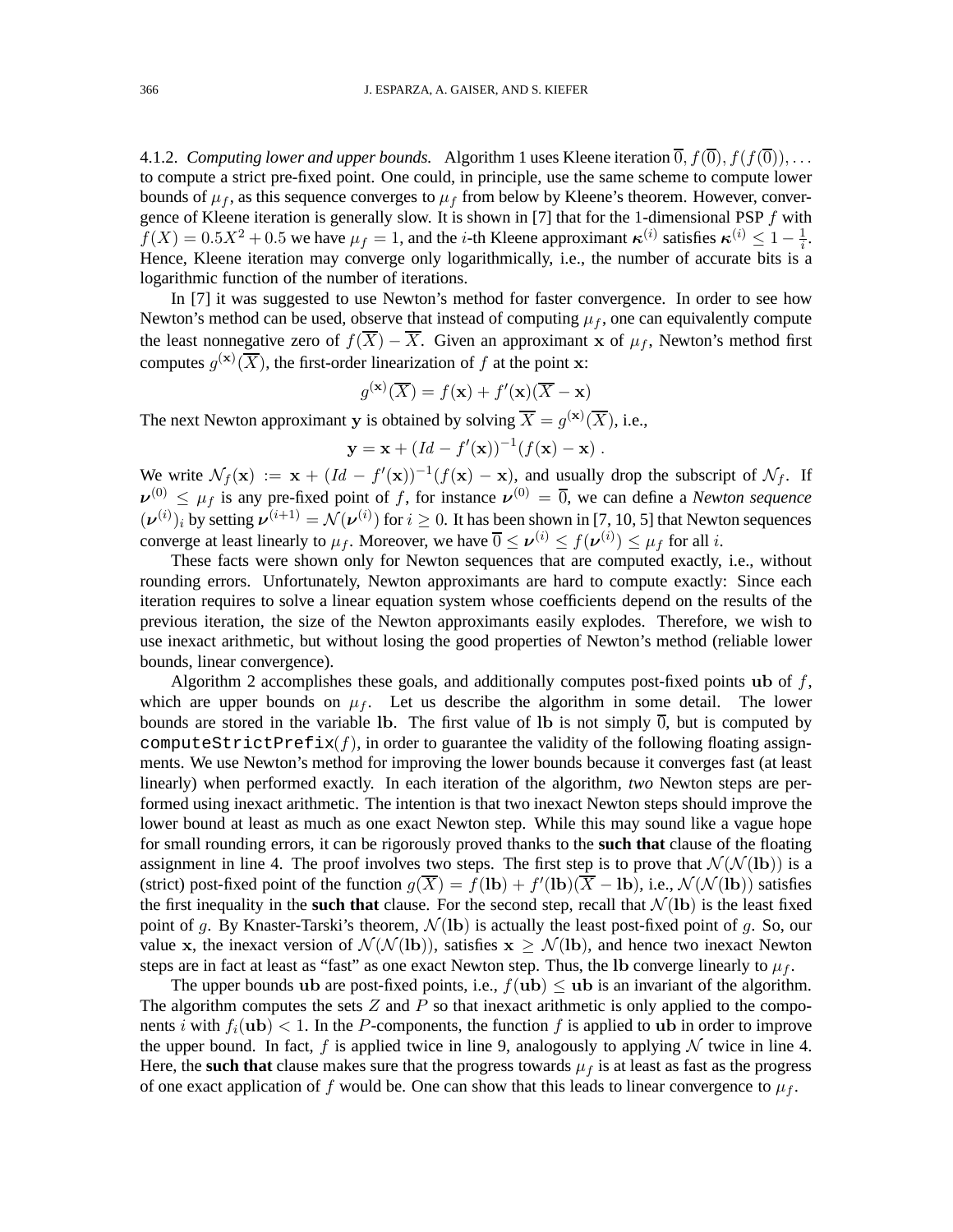**Algorithm 2**: Procedure calcBounds

**Input**: perfectly superlinear PSP f, error bound  $\epsilon > 0$ **Output**: vectors lb, ub such that lb  $\leq \mu_f \leq$  ub and ub − lb  $\leq \overline{\epsilon}$ 1 lb  $\leftarrow$  computeStrictPrefix $(f)$ ; 2 ub  $\leftarrow \overline{1}$ : **3 while ub** − **lb**  $\nleq \overline{\epsilon}$  **do** 4  $\vert$  **x** ←  $\mathcal{N}(\mathcal{N}(lb))$  such that  $f(lb) + f'(lb)(x - lb) \prec x \prec f(x) \prec \overline{1};$ 5 |  $\mathbf{lb} \leftarrow \mathbf{x}$ ; 6  $Z \leftarrow \{i \mid 1 \leq i \leq n, f_i(\textbf{ub}) = 1\};$ **7**  $P \leftarrow \{i \mid 1 \leq i \leq n, f_i(\textbf{ub}) < 1\};$ 8  $y_z \leftarrow \overline{1}$ ; **9**  $\boldsymbol{y}_P \leftarrow f_P(f(\bold{ub}))$  such that  $f_P(\bold{y}) \prec \bold{y}_P \prec f_P(\bold{ub});$ **10 forall** superlinear SCCs S of f with  $y_S = \overline{1}$  **do** 11  $\vert \vert \vert \mathbf{t} \leftarrow \overline{1} - \mathbf{lb}_S;$ **if**  $f'_{SS}(\overline{1})$ **t**  $\succ$  **t then**  $\mathbf{y}_S \leftarrow \overline{1} - \min \left\{ 1, \frac{\min_{i \in S} (f'_{SS}(\overline{1}) \mathbf{t} - \mathbf{t})_i}{(f - \overline{1})_i} \right\}$ 2 · max<sub>i∈S</sub>( $f_S(\overline{2})$ )<sub>i</sub>  $\Big\} \cdot \mathbf{t}$  such that  $f_S(\mathbf{y}) \prec \mathbf{y}_S \prec \overline{1};$ **13** 14  $\mathbf{u} \mathbf{b} \leftarrow \mathbf{y}$ ;

The rest of the algorithm (lines 10-13) deals with the problem that, given a post-fixed ub, the sequence ub,  $f(\text{ub})$ ,  $f(f(\text{ub}))$ ,... does not necessarily converge to  $\mu_f$ . For instance, if  $f(X)$  =  $0.75X^2 + 0.25$ , then  $\mu_f = 1/3$ , but  $1 = f(1) = f(f(1)) = \cdots$ . Therefore, the if-statement of Algorithm 2 allows to improve the upper bound from  $\overline{1}$  to a post-fixed point less than  $\overline{1}$ , by exploiting the lower bounds lb. This is illustrated in Figure 1 for a 2-dimensional scPSP  $f$ . The



Figure 1: Computation of a post-fixed point less than  $\overline{1}$ .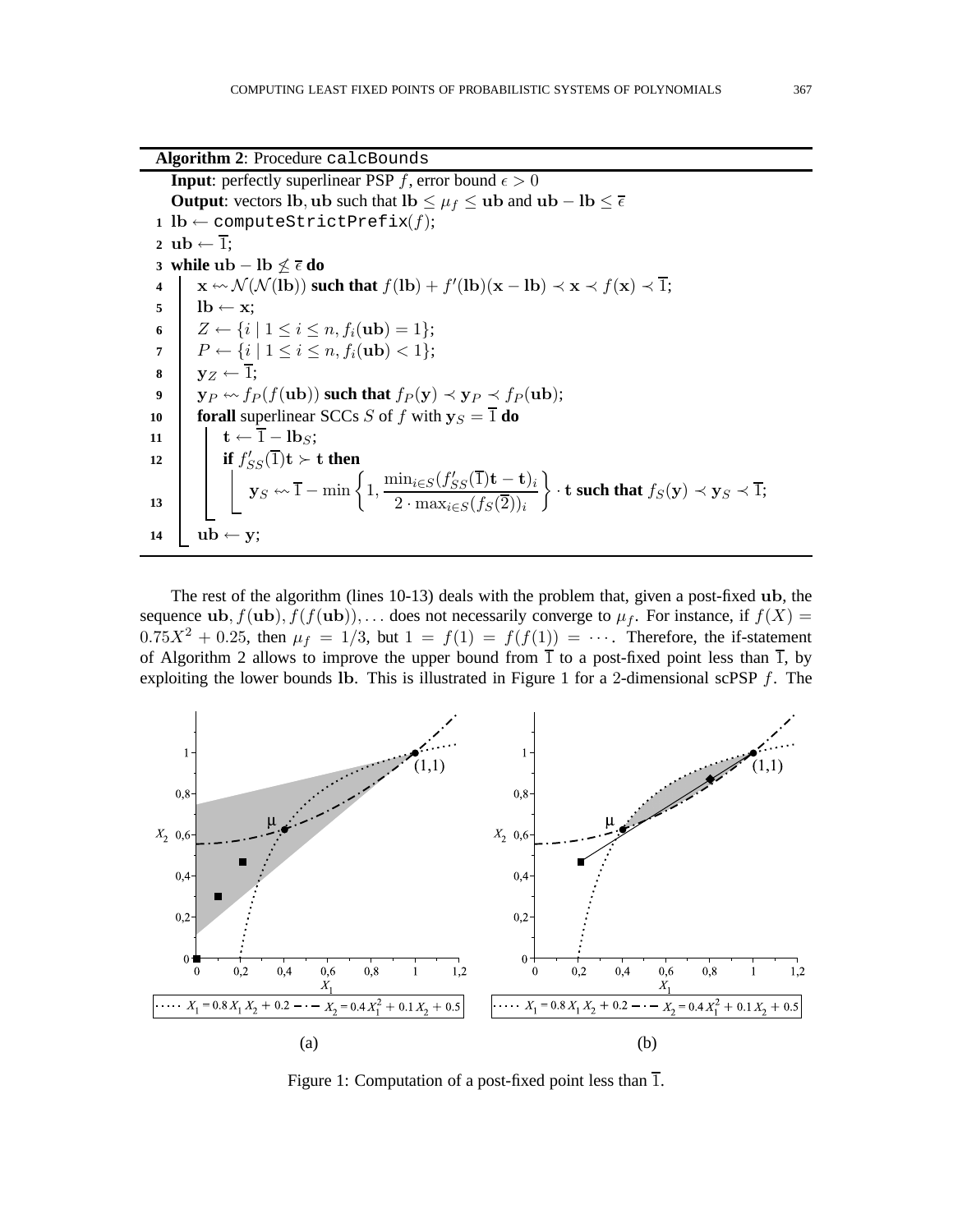dotted lines indicate the curve of the points  $(X_1, X_2)$  satisfying  $X_1 = 0.8X_1X_2 + 0.2$  and  $X_2 =$  $0.4X_1^2 + 0.1X_2 + 0.5$ . Notice that  $\mu_f \prec \overline{1} = f(\overline{1})$ . In Figure 1 (a) the shaded area consists of those points Ib where  $f'(\overline{1})(\overline{1} - lb) \succ \overline{1} - lb$  holds, i.e., the condition of line 12. One can show that  $\mu_f$  must lie in the shaded area, so by continuity, any sequence converging to  $\mu_f$ , in particular the sequence of lower bounds lb, finally reaches the shaded area. In Figure 1 (a) this is indicated by the points with the square shape. Figure 1 (b) shows how to exploit such a point lb to compute a post-fixed point ub  $\prec \overline{1}$  (post-fixed points are shaded in Figure 1 (b)): The post-fixed point ub (diamond shape) is obtained by starting at  $\overline{1}$  and moving a little bit along the straight line between  $\overline{1}$  and lb, cf. line 13. The sequence ub,  $f(\text{ub})$ ,  $f(f(\text{ub}))$ ,... now converges linearly to  $\mu_f$ .

**Theorem 4.3.** *Algorithm 2 terminates and computes vectors* lb, ub *such that*  $\text{lb} \leq \mu_f \leq \text{ub}$  *and* ub – lb ≤  $\bar{\epsilon}$ *. Moreover, the sequences of lower and upper bounds computed by the algorithm both converge linearly to*  $\mu_f$ *.* 

Notice that Theorem 4.3 is about the convergence speed of the approximants, not about the time needed to compute them. To analyse the computation time, one would need stronger requirements on how floating assignments are performed.

The lower and upper bounds computed by Algorithm 2 have a special feature: they satisfy  $\mathbf{lb} \prec f(\mathbf{lb})$  and  $\mathbf{ub} \geq f(\mathbf{ub})$ . The following proposition guarantees that such points are in fact lower and upper bounds.

**Proposition 4.4.** Let f be a perfectly superlinear PSP. Let  $\overline{0} \le x \le \overline{1}$ . If  $x \prec f(x)$ , then  $x \prec \mu_f$ . *If*  $\mathbf{x} \geq f(\mathbf{x})$ *, then*  $\mathbf{x} \geq \mu_f$ *.* 

So a user of Algorithm 2 can immediately verify that the computed bounds are correct. To summarize, Algorithm 2 computes provably and even verifiably correct lower and upper bounds, although exact computation is restricted to detecting numerical problems. See Section 4.3 for experiments.

#### **4.2. Proving consistency using the inexact algorithm**

In Section 3 we presented a simple and efficient algorithm to check the consistency of a PSP. Algorithm 2 is aimed at approximating  $\mu_f$ , but note that it can also prove the inconsistency of a PSP: when the algorithm sets  $\mathbf{u} \mathbf{b}_i < 1$ , we know  $(\mu_f)_i < 1$ . This raises the question whether Algorithm 2 can also be used for proving consistency. The answer is yes, and the procedure is based on the following proposition.

**Proposition 4.5.** Let f be an scPSP. Let  $t > \overline{0}$  be a vector with  $f'(\overline{1})t \leq t$ . Then f is consistent.

Proposition 4.5 can be used to identify consistent components.

Use Algorithm 2 with some (small)  $\epsilon$  to compute ub and lb. Take any bottom SCC S.

- If  $f'(\overline{1})(\overline{1} \text{lb}_S) \le \overline{1} \text{lb}_S$ , mark all variables in S as consistent and remove the Scomponents from  $f$ . In the remaining components, replace all variables in  $S$  with 1.
- Otherwise, remove  $S$  and all other variables that depend on  $S$  from  $f$ .

Repeat with the new bottom SCC until all SCCs are processed.

There is no guarantee that this method detects all i with  $(\mu_f)_i = 1$ .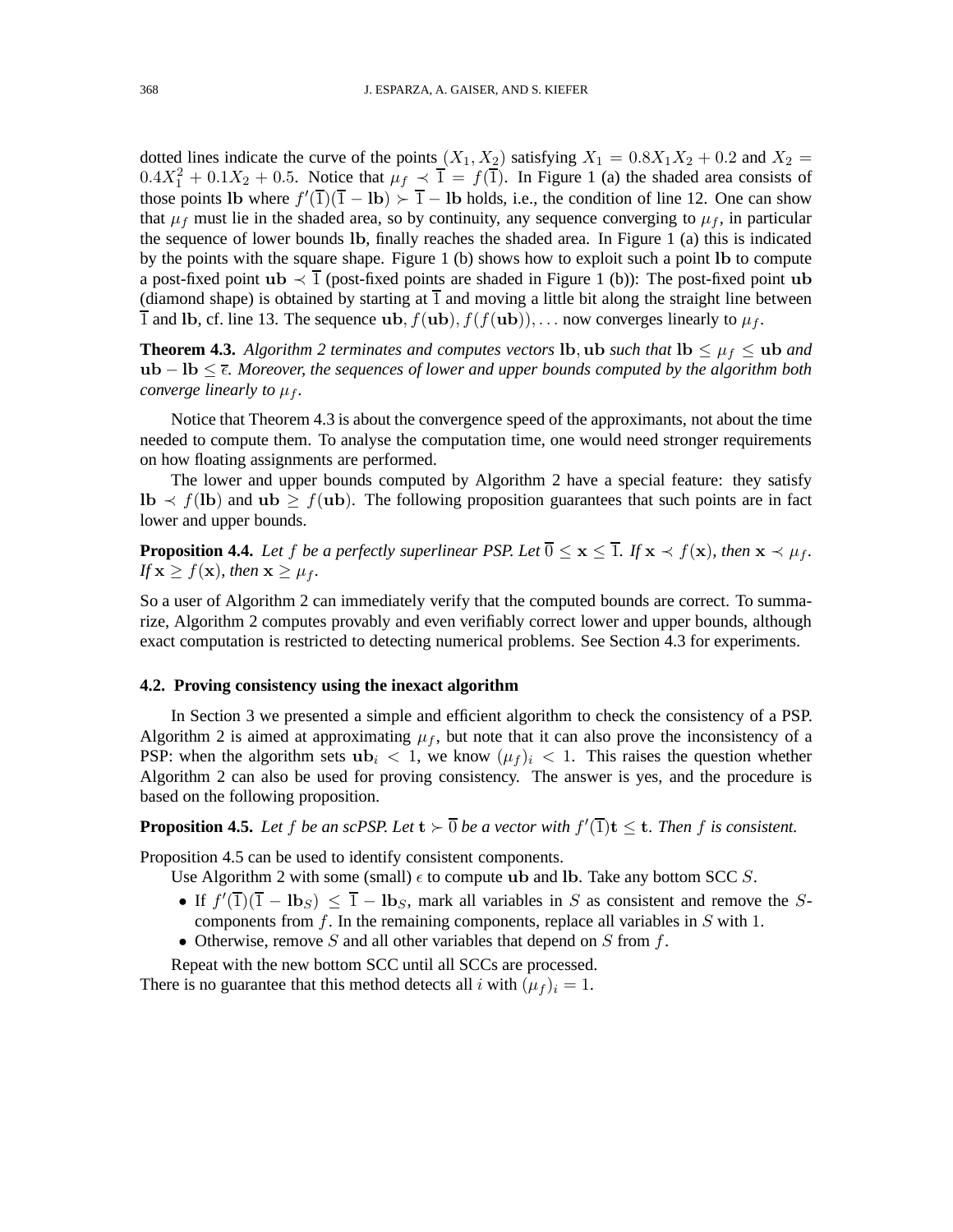|                                        |          | 50                  | 100             | 20       | 50       | 100            | 20       | 50       | 100   | 20 | 50 | 100 |
|----------------------------------------|----------|---------------------|-----------------|----------|----------|----------------|----------|----------|-------|----|----|-----|
| inconsistent (yes/no)                  | n        | n                   | $n_{\parallel}$ |          |          | V <sub>1</sub> |          |          |       |    |    |     |
| Cons. check (Alg. Sec. 3) $ $ < 1 < 1  |          |                     |                 | $\leq 1$ | $\leq 1$ |                |          | $\leq 1$ |       |    |    |     |
| Cons. check (exact LP)                 | $\leq 1$ | 20                  | 258             | $\leq 1$ | 22       | 124            | $\leq 1$ | -16      | - 168 |    |    | 222 |
| Approx. $Q_D$ ( $\epsilon = 10^{-3}$ ) |          | $\langle 1 \rangle$ | 4               |          | 8        | 32             |          |          | 21    |    |    |     |
| Approx. $Q_D$ ( $\epsilon = 10^{-4}$ ) |          | $\leq 1$            | 4               |          | 8        | 34             |          |          | 28    |    |    |     |

Table 2: Runtime in seconds of various algorithms on different values of  $D$  and  $n$ .

#### **4.3. Case study: A neutron branching process**

One of the main applications of the theory of branching processes is the modelling of cascade creation of particles in physics. We study a problem described by Harris in [9]. Consider a ball of fissionable radioactive material of radius D. Spontaneous fission of an atom can liberate a neutron, whose collision with another atom can produce further neutrons etc. If  $D$  is very small, most neutrons leave the ball without colliding. If  $D$  is very large, then nearly all neutrons eventually collide, and the probability that the neutron's progeny never dies is large. A well-known result shows that, loosely speaking, the population of a process that does not go extinct grows exponentially over time with large probability. Therefore, the neutron's progeny never dying out actually means that after a (very) short time all the material is fissioned, which amounts to a nuclear explosion. The task is to compute the largest value of  $D$  for which the probability of extinction of a neutron born at the centre of the ball is still 1 (if the probability is 1 at the centre, then it is 1 everywhere). This is often called the critical radius. Notice that, since the number of atoms that undergo spontaneous fission is large (some hundreds per second for the critical radius of plutonium), if the probability of extinction lies only slightly below 1, there is already a large probability of a chain reaction. Assume that a neutron born at distance  $\xi$  from the centre leaves the ball without colliding with probability  $l(\xi)$ , and collides with an atom at distance  $\eta$  from the centre with probability density  $R(\xi, \eta)$ . Let further  $f(x) = \sum_{i \geq 0} p_i x^i$ , where  $p_i$  is the probability that a collision generates i neutrons. For a neutron's progeny to go extinct, the neutron must either leave the ball without colliding, or collide at some distance  $\eta$  from the centre, but in such a way that the progeny of all generated neutrons goes extinct. So the extinction probability  $Q_D(\xi)$  of a neutron born at distance  $\xi$  from the centre is given by [9], p. 86:

$$
Q_D(\xi) = l(\xi) + \int_0^D R(\xi, \eta) f(Q_D(\eta)) d\eta
$$

Harris takes  $f(x) = 0.025 + 0.830x + 0.07x^2 + 0.05x^3 + 0.025x^4$ , and gives expressions for both  $l(\xi)$  and  $R(\xi, \eta)$ . By discretizing the interval [0, D] into n segments and replacing the integral by a finite sum we obtain a PSP of dimension  $n + 1$  over the variables  $\{Q_D(jD/n) \mid 0 \le j \le n\}$ . Notice that  $Q_D(0)$  is the probability that a neutron born in the centre does not cause an explosion.

*Results.* For our experiments we used three different discretizations  $n = 20, 50, 100$ . We applied our consistency algorithm from Section 3 and Maple's Simplex to check inconsistency, i.e., to check whether an explosion occurs. The results are given in the first 3 rows of Table 2: Again our algorithm dominates the LP approach, although the polynomials are much denser than in the  $h^{(n)}$ -systems.

We also implemented Algorithm 2 using Maple for computing lower and upper bounds on  $Q_D(0)$  with two different values of the error bound  $\epsilon$ . The runtime is given in the last two rows. By setting the *Digits* variable in Maple we controlled the precision of Maple's software floating-point numbers for the floating assignments. In all cases starting with the standard value